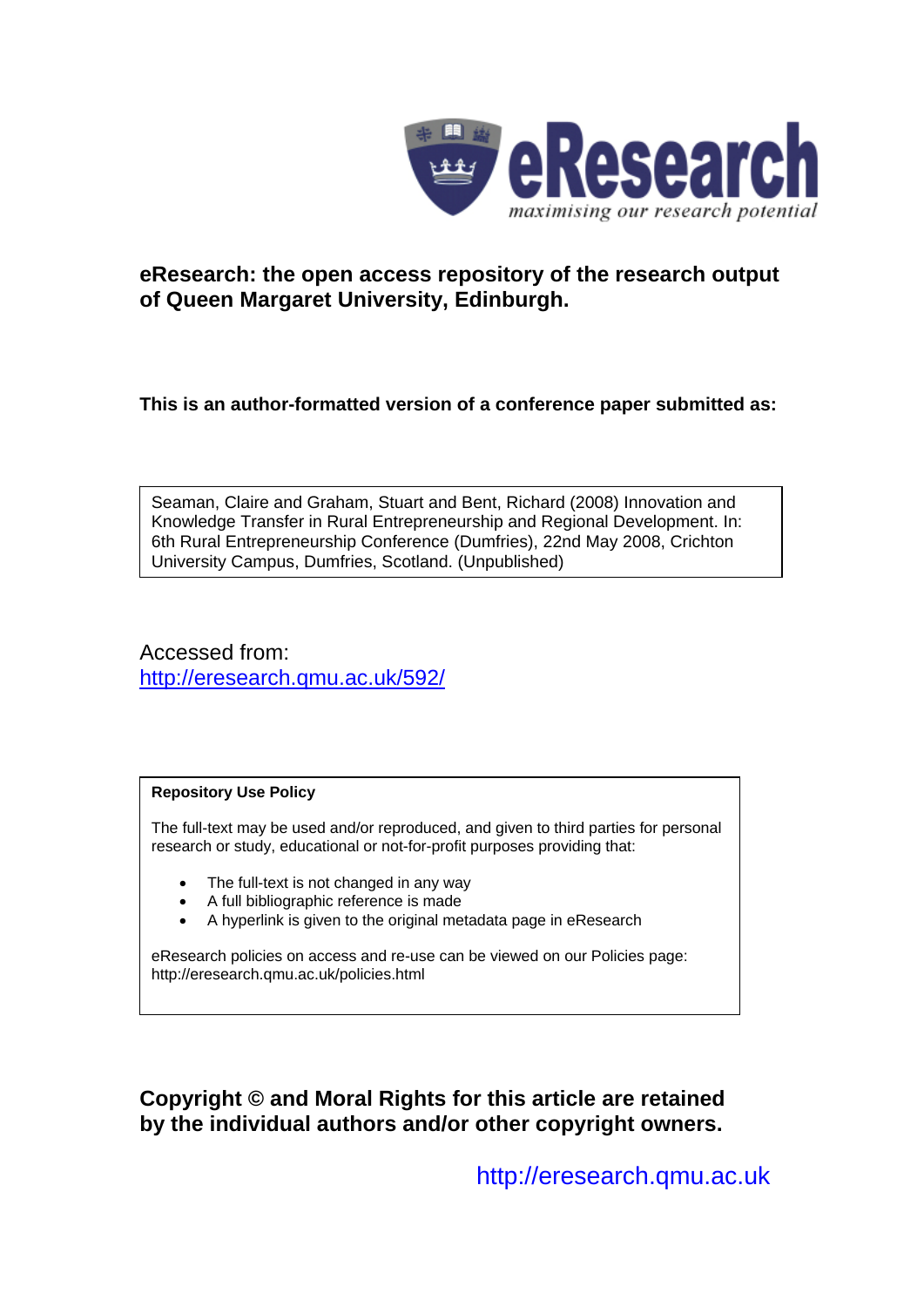## **6th Rural Entrepreneurship Conference**

## **Track 1.1**

## **Innovation and Knowledge Transfer in Rural Entrepreneurship and Regional Development**

## **Family Business, Knowledge Transfer and Regional Development**

#### **Authors**

**Claire Seaman**  Senior Lecturer School of Business, Enterprise and Management Queen Margaret University QMU Drive Musselburgh **EH21 6UU** 

#### **Stuart Graham**

Academic Director for Management and Enterprise Senior Lecturer School of Business, Enterprise and Management Queen Margaret University QMU Drive Musselburgh EH21 6UU

## **Richard Bent**

Senior Lecturer School of Business, Enterprise and Management Queen Margaret University QMU Drive Musselburgh **EH21 6UU** 

Paper Presented at the 6<sup>th</sup> Rural Entrepreneurship Conference, Crichton **University Campus, Dumfries**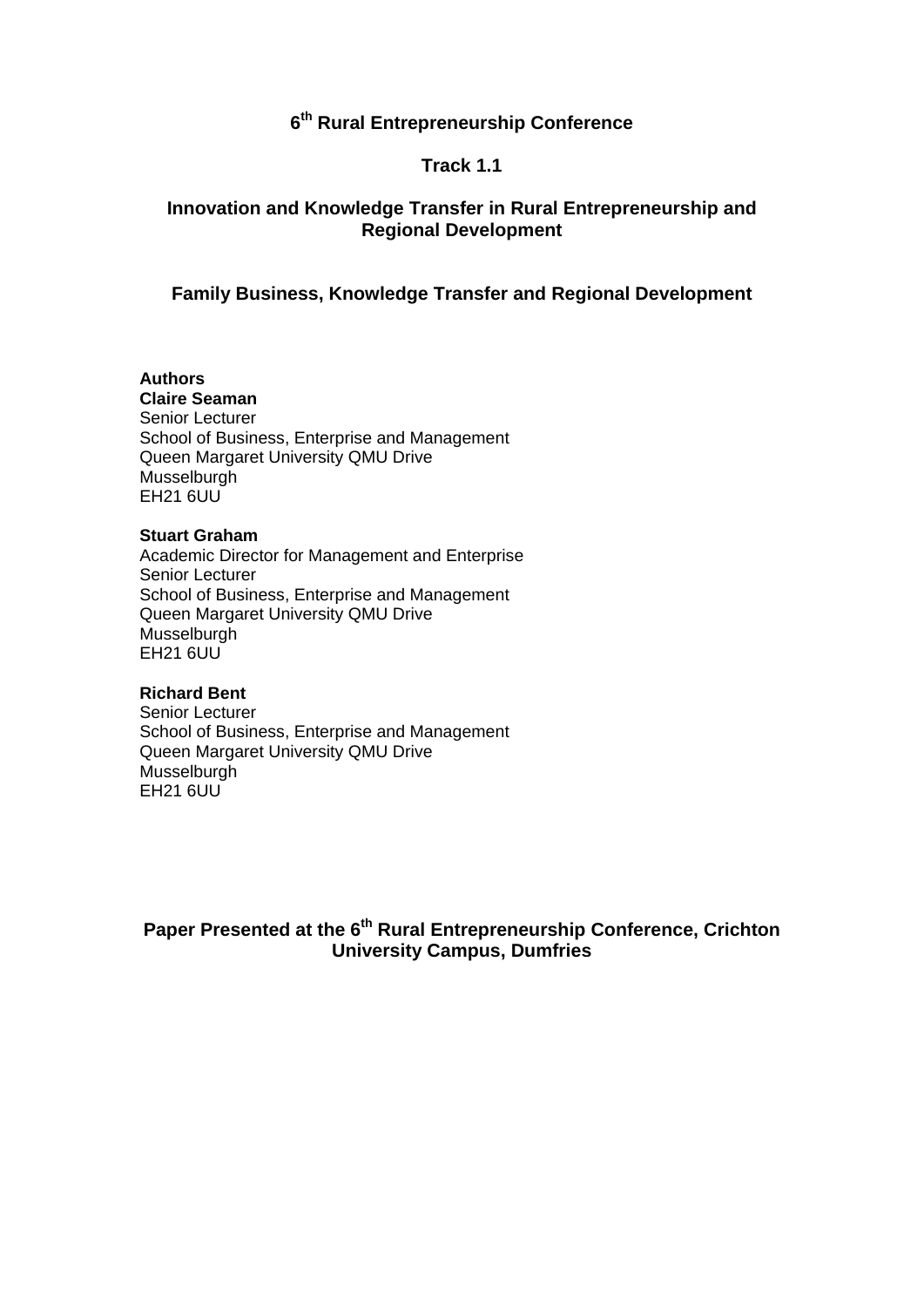#### **Abstract**

Family businesses provide a critical structure for economic activity and wealthcreation worldwide, existing and flourishing across geo-political frontiers, markets, areas and legal forms of business [Poutzioris et al, 2004]. Worldwide, family businesses are the most common type of business and despite much academic debate about the precise definition of a family business, estimates of the proportion of family businesses within the economies of developed countries remain remarkably constant at around two thirds of business operations [Poutzioris et al, 2004] and around half of GDP economic activity and private employment [Shanker and Astrachan, 2006].

One constant theme throughout the literature is the relatively private nature of family businesses, which in turn tends to mean that accurate information about them is not readily available [Astrachan and Shanker, 2006]. A second constant theme is the importance of the contribution that family businesses make to economic, social, cultural and community development, whether the be in the UK [Reid and Harris, 2004], the USA [Astrachan and Shanker 2006], in the Chinese economy [Chung and Yuen, 2003; Poutzioris et al, 2004] or amongst distinct and relatively discrete minority communities [Dhaliwal and Kangis, 2008]. The combination of a sector of clear and, to some extent, measurable, importance where robust data are nonetheless difficult to establish, illustrates both the dilemma of family business research and its importance

Working with the Scottish Family Business Association and the Economic Development Unit at East Lothian Council, Queen Margaret University are currently researching the impact of family business in East Lothian on local communities, businesses and regional development. Family businesses frequently play a key role in Regional Economic Development, as they tend to be based within a community and prove relatively resistant to major geographic re-location. The methodology is currently being piloted, therefore, which is based around the use of semi-structured interviews with one or more members of a family business.

The impact of family business culture on knowledge transfer and the implications of the relatively informal working practices often identified within family-based SMEs will be considered, alongside effective strategies for engagement and examples from current projects. Links between current KT policy and the specific needs of family businesses will be explored as part of both local and National strategies for engagement.

**Keywords:** Family Business, Rural Business, Regional Economic Development Business Culture, Knowledge Transfer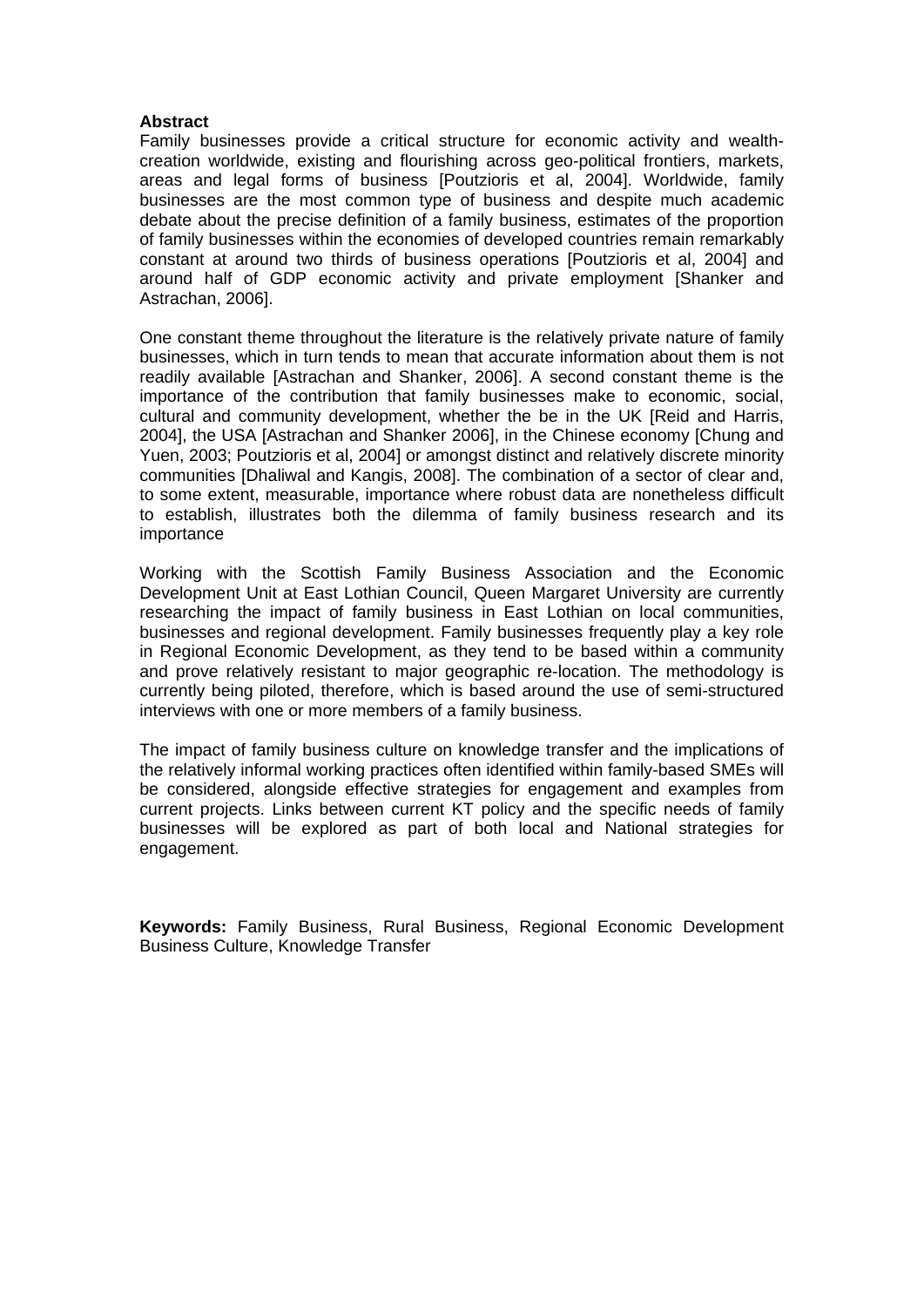#### **Introduction**

Rural business development in its broadest context, encompassing the role which the development of individual businesses play in economic growth, in regional development and in the development of businesses that are sustainable in social, environmental and economic terms is a key part of the current vision for Scotland [Scottish Executive, 2004]. The role of knowledge transfer in business learning and development – and the multiplicity of ways in which knowledge may be transferred is a matter for some considerable debate. Few dispute that knowledge and business learning play a substantial role in development but the most effective approaches are, at best, partially understood. For example, the relative importance of knowledge transfer within an individual business, between different businesses and between businesses and external knowledge-base organisations varies widely and is likely to be influenced by sector and by the size and history of the individual business amongst many other factors.

The current vision for rural Scotland sits alongside an economic profile where family businesses provide a key part of the structure for economic activity but often operate in a distinct manner which impacts upon their interaction with formal businesses support networks. Whilst the impact of culture on knowledge transfer and business learning has been partially explored [Bou-Llusar and Segarra-Cipres, 2006; Ang and Massingham, 2007; Lucas and Ogilvie, 2006] and indeed there is research which highlights the different manner in which family businesses tend to operate, factoring in both aspects to facilitate and support knowledge transfer is a matter of on-going discussion. Similarly, whilst the importance of family firms is increasingly recognised within business, political and academic circles, the development of robust research to support on-going development remains a key issue [Astrachan and Shanker, 2006].

#### **Family Business: A Worldwide Perspective**

Family businesses provide a critical structure for economic activity and wealthcreation Worldwide, existing and flourishing across geo-political frontiers, markets, areas and legal forms of business [Poutzioris et al, 2004, Harding 2006, IFB 2008]. Worldwide, family businesses are the most common type of business and despite much academic debate about the precise definition of a family business, estimates of the proportion of family businesses within the economies of developed countries remain remarkably constant at around two thirds of business operations [Poutzioris et al, 2004, Harding 2006, IFB, 2008] and around half of GDP economic activity and private employment [Shanker and Astrachan, 1996, Harding, 2006].

In terms of economic growth and development Worldwide, there is currently considerable debate, the general consensus being that whilst family businesses provide an important contribution to economic and social development defining and quantifying that contribution poses substantial challenges [Allio, 2004]. Whilst a number of different methodologies have been proposed, the variety of different business models and the different manner in which business information is collected Worldwide make direct assessment of growth potential and comparison between different countries and cultures difficult [Astrachan and Shanker, 2006]. Part of this difficulty lies in the distinction between the assessment of potential growth within an individual business and the potential for the start-up and initial development of successful new family businesses. Predicting business start-up rates depends largely on past trends, whilst within the individual business, family businesses may or may not see growth as a key goal.

Research into family enterprises continues to evolve and gather momentum, but an underlying seminal conclusion that has been reached is that 'family firms are more complicated in many respects compared with their non-family counterparts', a factor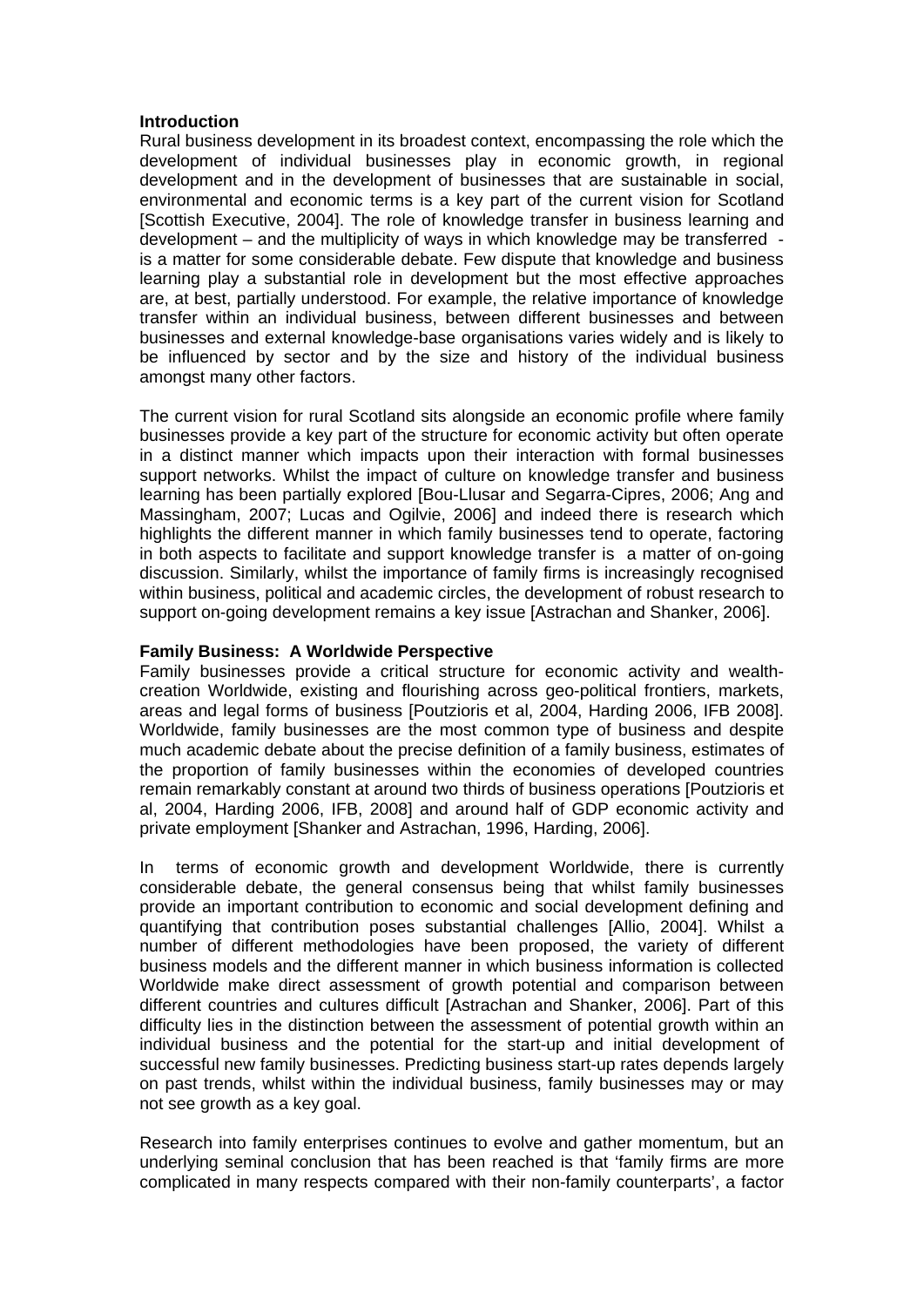which may account for them having been ignored by mainstream researchers (Zahra et al 2006 p614). One result of the distinguishing features and characteristics which set these forms of businesses apart from others, is the proposition that, irrespective of their size, the 'family business should be regarded as a special case' (Reid and Adams 2001).

Warranting special case status or not, twenty years ago, Ward (1987) suggested that the toughest job on earth was keeping a family business alive. Debating the merits and demerits of such a profound statement are far beyond the scope of this paper. What can be asserted with confidence however is that the management challenges associated with the family business sector have not diminished over the past two decades [Seaman et al, 2007, 2008]. To the contrary, in today's environment of global change, family businesses are faced with immense pressure necessitating their adaptation if they are to seize the emerging opportunities at home and abroad. Failure to adapt could signal a decline in current competitiveness and their ultimate demise (Zahra et al 2006). Hence the importance of continued research within the sector to increase understanding and knowledge 'about what makes family firms unique and special' and the issues of importance to those owning and managing them, particularly in relation to their survival (Zahra et al 2006 p617).

As is the case in many areas of business related research, endeavouring to define a specific aspect of it, with clarity and universal agreement, is an unattainable goal [Seaman et al, 2007, 2008]. Such is the case in attempting to define 'family business'. The majority of definitions focus their efforts upon distinguishing family firms from non-family firms in some interpretive manner. Whilst no single articulation has achieved outright acceptance or recognition, most centre upon the significant role of the family in the determination of vision, use of control mechanisms and the formation of unique resources and capabilities (Sharma 2006

Irrespective of their size, longevity, sector, economic contribution, geographic location, community origins, therefore, the ultimate, unique defining characteristic of this type of business is the 'family' element of their organisational composition and the strategic influence this exerts upon the firm's destiny [Seaman et al 2007, 2008].

Set within the context of the global business environment, performance of the family business is influenced by: the actual family *'members'* associated with the business and the resultant dominant culture; the level of family *'ownership'* of the business and the corresponding degree of control over it; the extent to which members of the family are involved in the actual *'management'* of the business reflecting their operational engagement within it; and, the family input to *'strategy'* formulation in developing direction for the business. One constant theme throughout the literature is the relatively private nature of family businesses, which in turn tends to mean that accurate information about them is not readily available [Astrachan and Shanker, 2006]. A second constant theme is the importance of the contribution that family businesses make to economic, social, cultural and community development, whether the be in the UK [Reid and Harris, 2004], the USA [Astrachan and Shanker 2006], in the Chinese economy [Chung and Yuen, 2003; Poutzioris et al, 2002] or amongst distinct and relatively discrete minority communities [Dhaliwal and Kangis, 2008].

#### **Family Business in Scotland and the UK**

Within the United Kingdom economy, it is suggested that family firms are the predominate form of business (Reid and Adams 2001), representing in the region of 70-75% of all UK enterprises (Cappuyns et al *Undated*). The problem of accuracy with such quantification is the fact that, 'there are as good as no statistics complete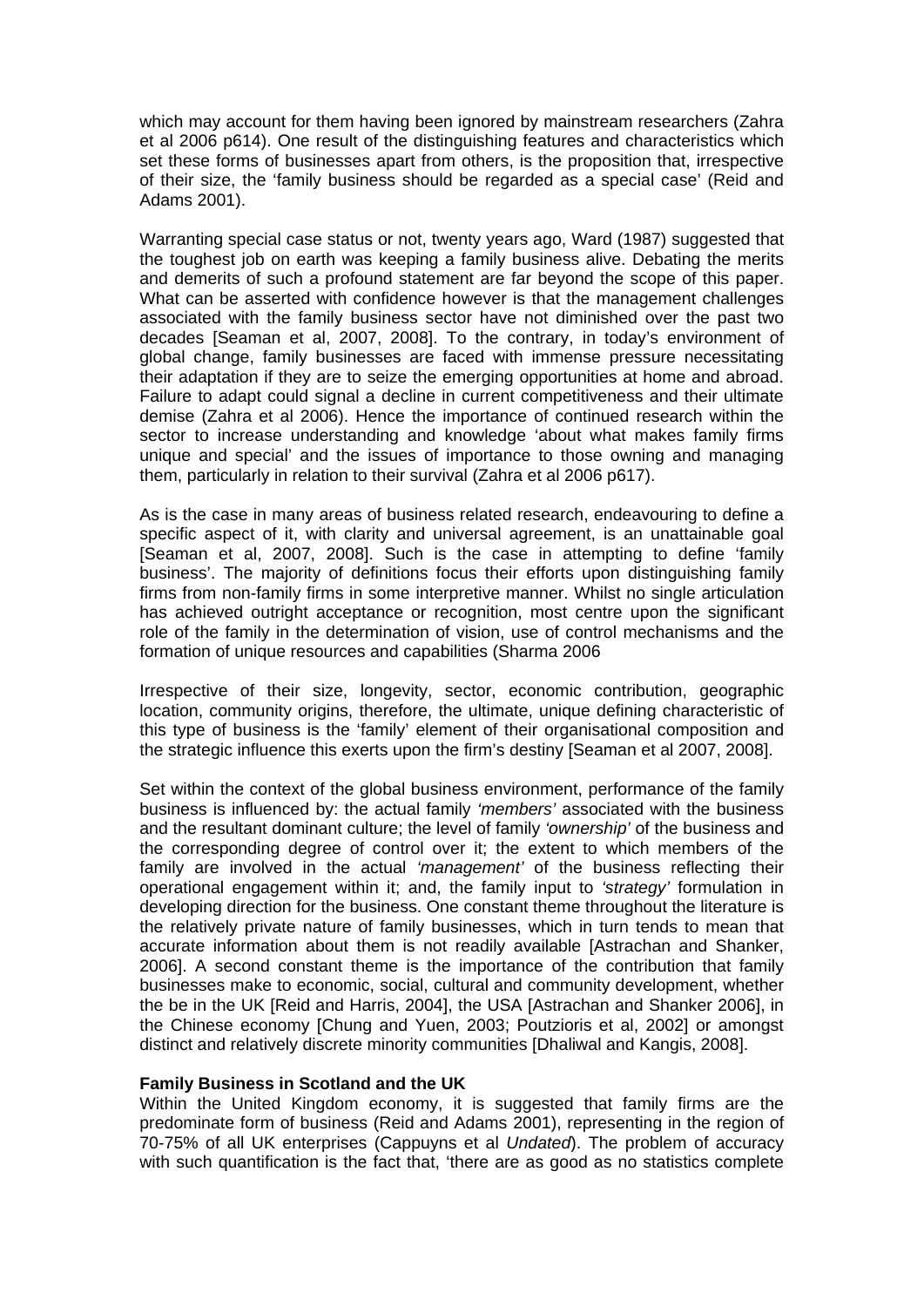enough to map the presence of family owned businesses in their respective countries' (Cappuyns et al *Undated*).

Evidence offering insight into the role and relative importance of family businesses within Scotland is somewhat sparse. The Scottish Executive Annual Survey of Small Businesses in Scotland contains some information on family businesses and indicates one or two key trends which appear to be emerging.

Two sets of survey results are currently available, published in 2003 and 2005. Within the results there is some consensus:

- 1. More than half the small businesses surveyed were family owned and run; these figures are estimated at 61% in 2003 and 68% in 2005.
- 2. The Scottish Executive collected substantially more information about family businesses in the 2005 survey, perhaps reflecting an increasing awareness of the importance of this form of business ownership.
- 3. Similar proportions of businesses were family owned in Highlands and Islands compared to other geographic areas – this has very important implications for regional economic development, but there is very little detail in the figures available.
- 4. Most family businesses were controlled by the first generation 72% in 2003; 71% in 2005. The trends in terms of generational control and the factors that affect this seem very stable of the time period. Generally, the bigger and/or older the business, the less likely the first generation was to still be in direct control. Younger businesses, micro-businesses and businesses without formal employees are more likely to be in first generation control. Businesses controlled by the first generation were also slightly more likely to be proposing growth but the difference is small. The importance of definition of a family business and the distinction between a family business and a first-generation self-employment opportunity, however, remain critical.
- 5. In general terms, family businesses within minority ethnic groups were not substantially different from the general business population *except in terms of generational control of the business.* Amongst minority ethnic groups, 97% of businesses were under the control of the first generation, compared to 72% of the general population. There is no information here, however, on the reasons for this finding – it may be the result of family attitudes to succession planning or it may be related to family educational aspiration for the second and subsequent generations.

Available data indicate that this picture is similar across the UK; surveys conducted amongst small businesses across the UK are conducted by the DTi Small Business Service [2006], indicating that in 2006 around 67% of small businesses self-defined as a family business. Amongst these, 57% were controlled by the first generation whilst 20% were controlled by the second generation. Data remain sparse, however, and there remains little focus on family businesses which do not fall within the SME category. Similarly, there is at present little evidence regarding the relative importance of family businesses – whether SME or larger businesses – in different regions or their relative importance in rural and urban locations. The development of the next Scottish census provides a potentially vital opportunity for the nature, distribution and relative importance of family businesses to be explored further.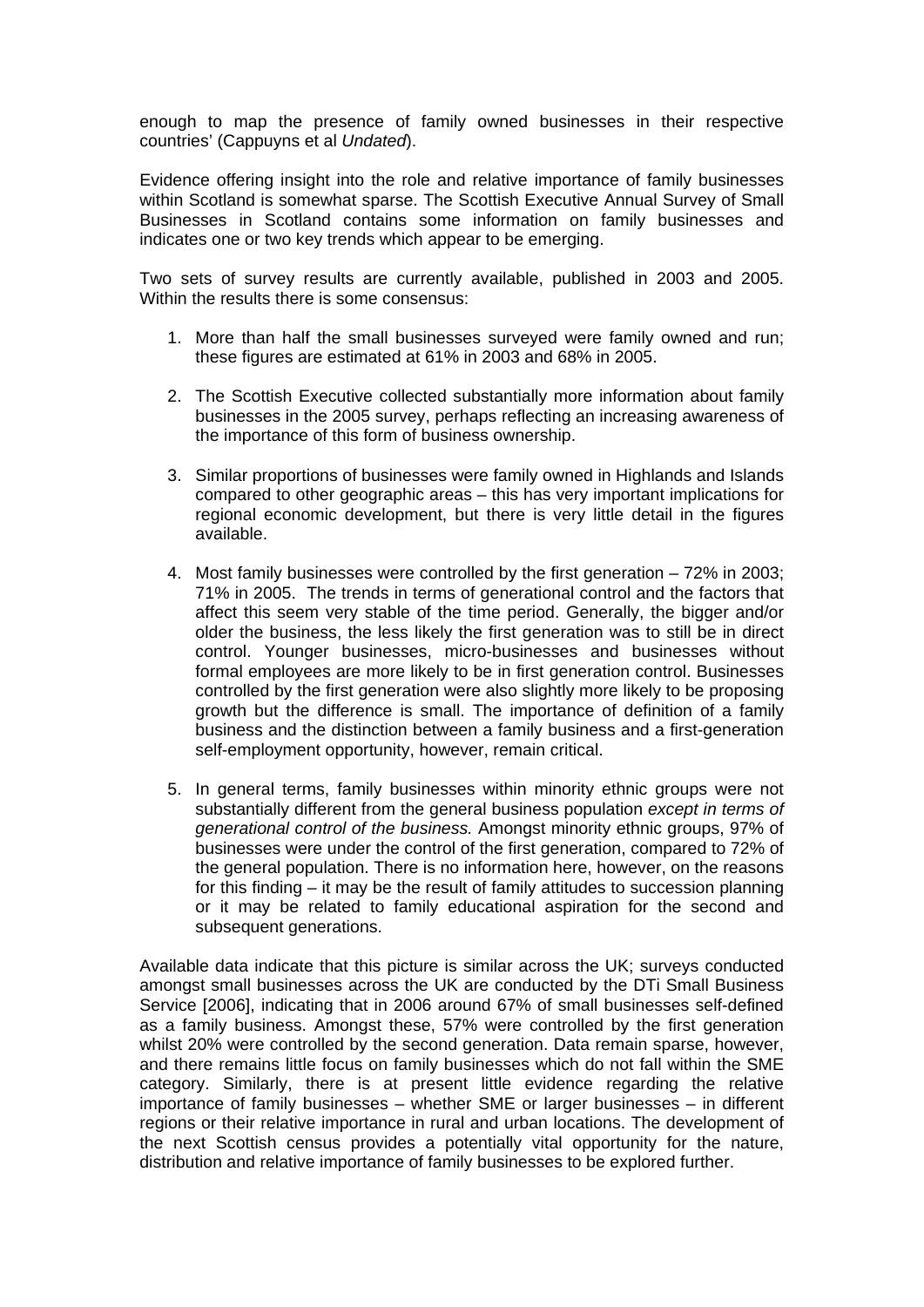The nature, distribution and relative importance of family businesses in different geographic areas merits further exploration – and would allow more targeted approaches to business support – but the overarching importance of family business is clear. Similarly, whilst the importance of encouraging and supporting family business development is clear from the existing information, there is less clarity about the most appropriate approaches by which might usefully be undertaken.

Facilitating business development, however, is likely always to involve the transfer of knowledge in its most general sense. Supporting family businesses is a key part of rural economic development and the importance of knowledge transfer is broadly acknowledged. Understanding the impact of family upon a business – alongside the distinction between rural and urban communities – and the impact this is likely to have on knowledge transfer as a route to business development remains of key importance.

#### **What Does Knowledge Transfer Mean?**

Much of the debate surrounding the transfer of knowledge as a factor in business development occurs due to the sheer multiplicity of routes, mechanisms and possible channels involved. Certainly, knowledge transfer can include both internal and external learning. Learning within the business, learning within the broader family/community context and especial importance of community in a rural context may all be relevant. Alongside this sits the work of the external agencies and the role they play in the transfer of knowledge – be they business support networks, educational establishments, professions working with businesses or any of the myriad others who interact with the business community.

What remains clear, however, is the role of culture within knowledge management and transfer, whether that be National culture [Bou-Llusar and Segarra-Cipres, 2006; Ang and Massingham, 2007], organisational culture [Lucas and Ogilvie, 2006] or regional culture on a more localised scale [Bou-Llusar and Segarra-Cipres, 2006]. Whilst little research links family culture with knowledge transfer it seems unlikely that the two are not intertwined.

Similarly, the strategic importance of knowledge transfer in the creation of competitive advantage is evident from the literature [Bou-Llusar and Segarra-Cipres, 2006], and is acknowledged to be influenced by the multiple modes of knowledge transfer interaction [Yi Wang, 2007]. Linking these disparate elements, acknowledged within the literature to be important, but little considered in the context of family businesses offers a key area for future developmental work.

Formed in 2006, the Scottish Family Business Association [SFBA] aims to facilitate this process of knowledge transfer in its broadest sense, by facilitating the development of structures that allow relatively easy access to specialist support, skills and help for family businesses. Working with the Scottish Government and Scottish Enterprise – amongst many others – the facilitation of business learning and knowledge transfer in its broadest sense is a key goal.

The routes by which this may be achieved and the management of the process are a subject of much current discussion, both in terms of the most effective routes by which this goal may be achieved but also concerning the background knowledge of businesses required to facilitate a tailored approach in different geographic areas. Knowledge transfer is also a two-way process – for better of worse. Businesses may learn from others, but they also learn about others and the impact of getting it 'wrong' within a small and relatively 'closed' community may be a factor within the rural context. Understanding the profile both of business communities within a geographic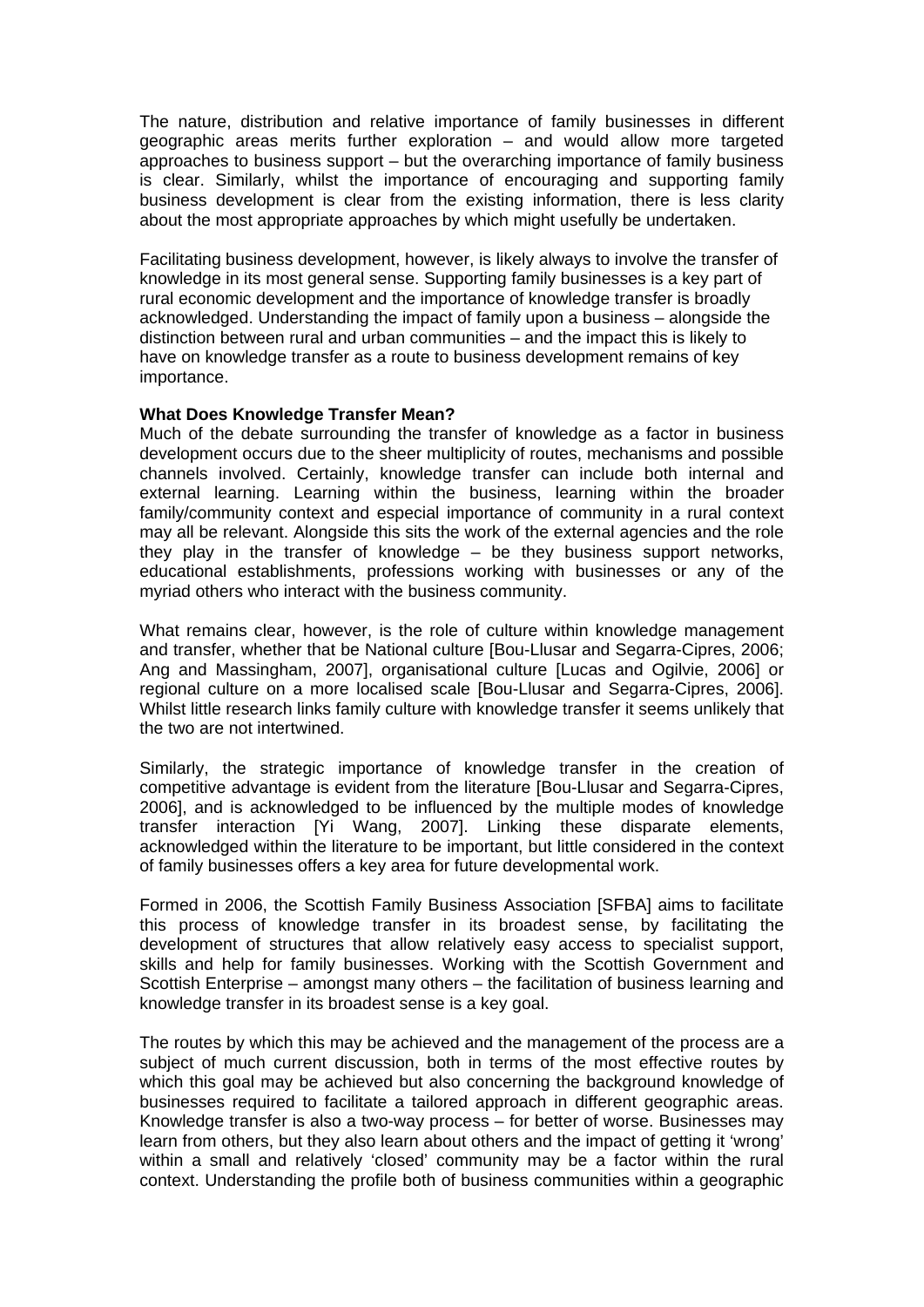area – and the internal profiles of those individual businesses forms an important starting point for knowledge transfer and learning in its broadest sense.

Within East Lothian, research is currently being undertaken to consider the ways in which rural businesses engage with a variety of strategies for business development based around increasing business knowledge, learning and development. Interaction with both the formalised networks for business growth and development and those that surround knowledge transfer within the University sector play a key role in this process but often present a somewhat fragmented picture. This issue is compounded by the often informal management structures within family businesses and present difficulties in the development of appropriate quantitative methodologies. The methodology is currently being piloted, therefore, which is based around the use of semi-structured interviews with one or more members of a family business.

The impact of family business culture on knowledge transfer and the implications of the relatively informal working practices often identified within family-based SMEs represent an under researched area which may prove vital in the development of successful interactions between the business support sector, universities and businesses. If family businesses operate differently – and all the available research evidence suggests they do – their engagement with knowledge transfer activities is also likely to be different. Understanding the nature of these differences and the variety of patterns within family businesses forms a key early goal in the development of effective strategies for engagement.

Effective strategies for engagement remain a key long-term aim of the economic regeneration agenda and building links between family businesses and the key stakeholders in this diverse market will be vital for the successful strategic development of regional economies. Accommodating the 'family-factor' will remain key to the development of effective policy.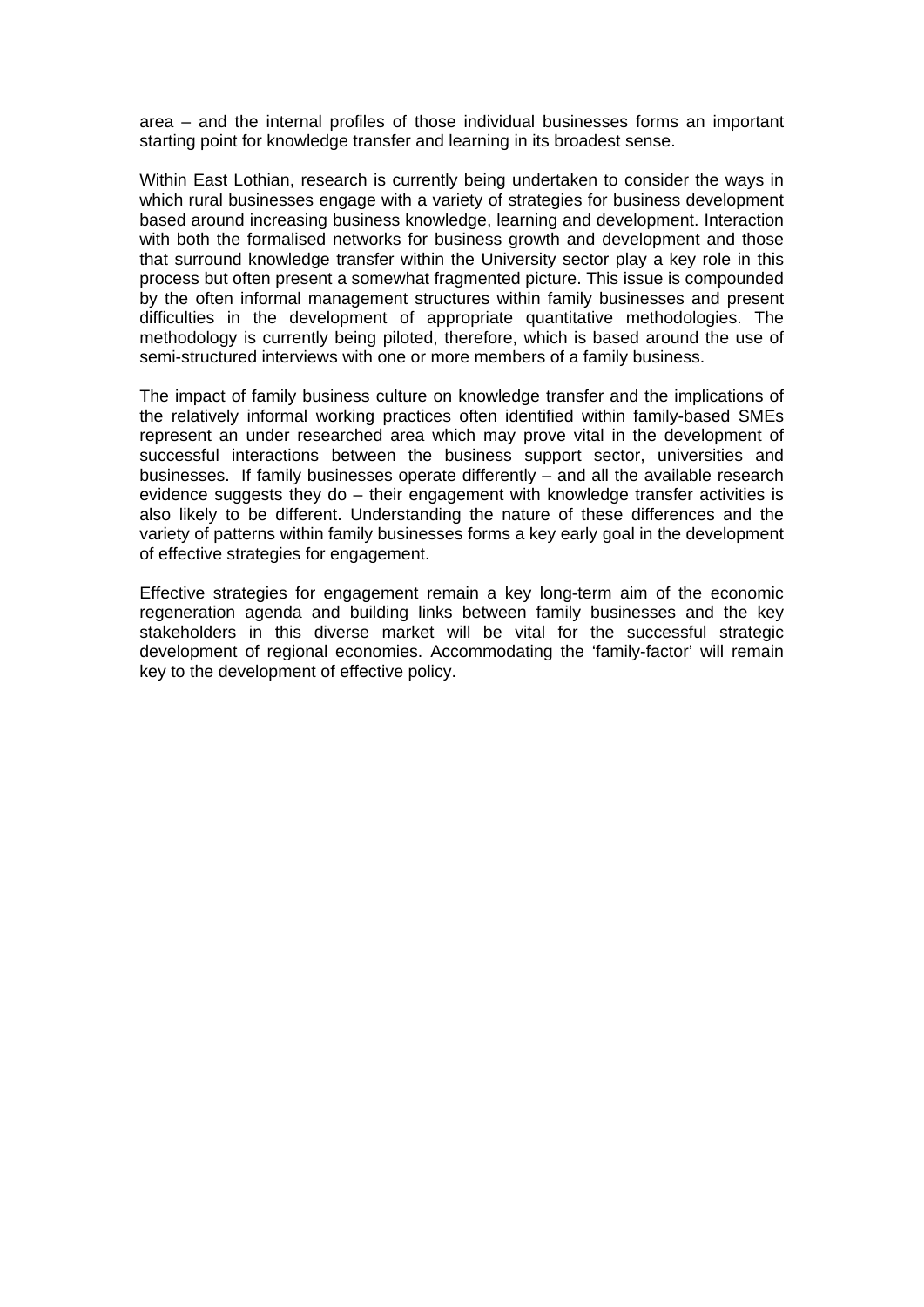#### **References:**

Allio,M.K. 2004 Family Businesses; Their Virtues, Vices and Strategic Paths. Strategy and Leadership 32 4 24-33

Anderson,A., Jack,S. and Drakopolou Dodd,S. [2007] Entrepreneurship as a Nexus of Change: The Syncretistic Production of the Future Lancaster University Management School Working Paper 2007/002

Ang,Z. and Massingham,P. [2007] National Culture and the Standardisation Versus Adaptation of Knowledge Management Journal of KNwledge Management 11 2 5-21

Aronoff, C.E. and Ward, J.L. 2002 Family Business Ownership: How to be an Effective Shareholder, Marietta, GA, Family Enterprise Publications.

Astrachan,J.H. and Kolenko,T.A. [1994] A Neglected Factor Explaining Family Business Success: Human Resource Practices. Family Business Review 7 3 251- 262

Astrachan, J.H., Keyt, A., Lane, S and McMillan,K 2006 Generic models for family business boards of directors , in P.Z. Poutziouris, K.X. Smyrnios and S.B. Klein (eds.), Handbook of Research on Family Businesses. Edward Elgar, Cheltenham, UK.

Astrachan, J.H. and Shanker, M.C. Family businesses' contribution to the US economy: a closer look, in P.Z. Poutziouris, K.X. Smyrnios and S.B. Klein (eds.), Handbook of Research on Family Businesses. Edward Elgar, Cheltenham, UK.

Barnes, L.B. and Hershon, S.A. 1976 Transferring power in the family business, *Harvard Business Review*, July/August, 105-114.

Basu,A. 2004 Entrepreneurial Aspirations Among Family Business Owners: An Analysis of Ethnic Business Owners in the UK International Journal of Entrepreneurial Behaviour and Research 10 1-2 12-33

Beckhard,R. and Dyer,W.G. [1983] Managing Continuity in the Family Owned Business Organisational Dynamics 12 5-12

Bent,R. and Seaman,C. 2007 Herding Cats – Nobody Said Business Support was Easy Keynote Address at the First International Colloquium on Ethnic Entrepreneurship and Management, University of Bradford

Bent,R., Lam,L., Seaman,C. and Welsh,R. 2006 Public Sector Business Support – Engaging the Ethnic Business The European Institute of Retailing and Services Studies July 9-12<sup>th</sup> Budapest

Bou-llusar,J.C. and Segarra-Cipres,M. [2006] Strategic Knowledge Transfer and its Implications for Competitive Advantage: an Integrative Conceptual Framework Journal of Knowledge Management 10 4 100-112

Burnett,K.A. and Danson,M. 2004 Adding or Subtracting Value? Constructions of Rurality and Scottish Quality Food Promotion International Journal of Entrepreneurial Behaviour and Research 10 6 384-403

Cappuyns, K., Astrachan, J.H. and Klein, S.B. (*Undated)* Family Businesses Dominate, International Family Enterprise Research Academy, Barcelona, Spain.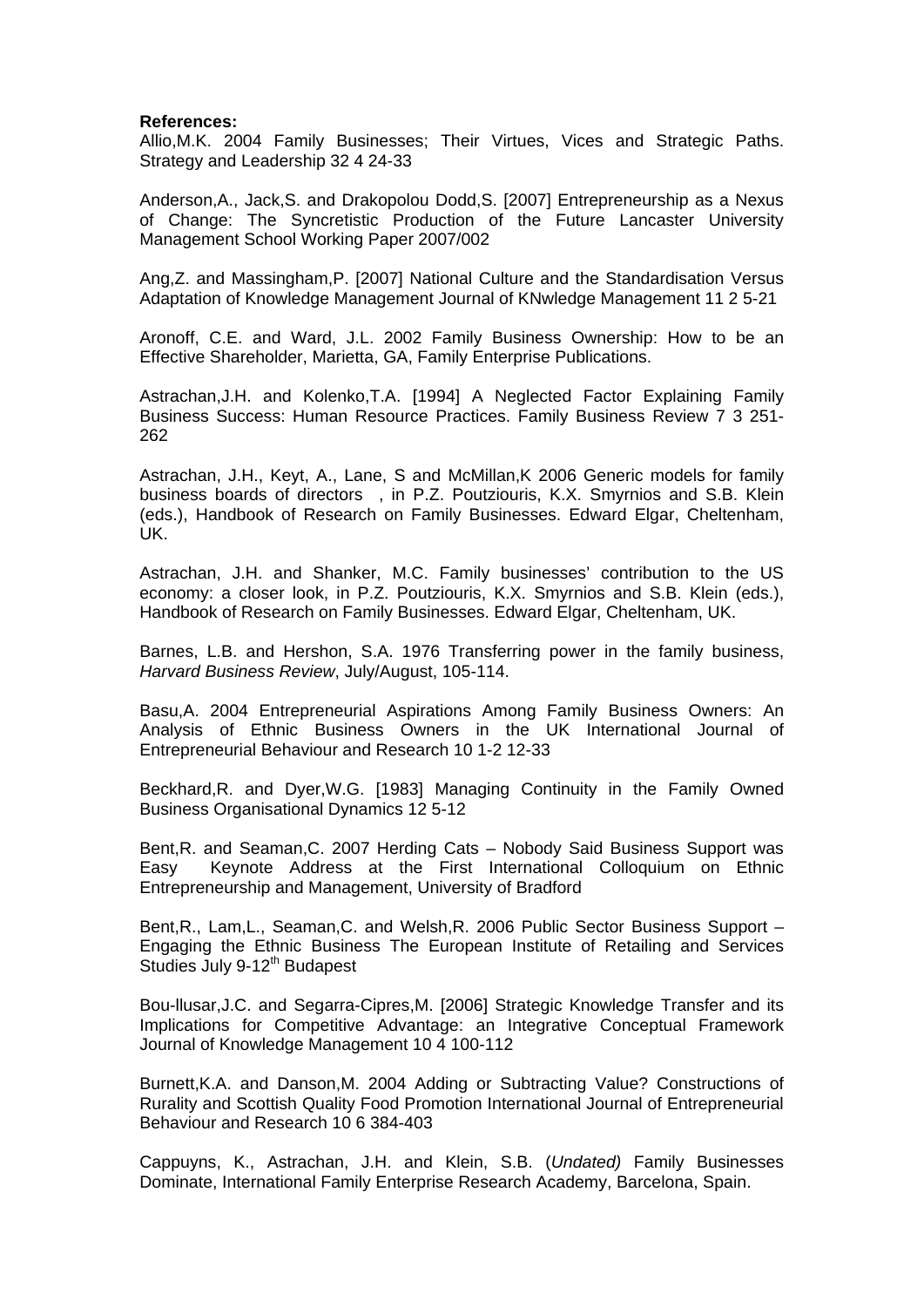Carlock, R.S. and Ward, J.L. 2001 Strategic Planning for the Family Business: Parallel Planning to Unify the Family and Business, Palgrave, Basingstoke, UK.

Chung,W.W.C. and Yuen,K.P.K. [2003] Management Succession: A Case for Chinese Family Owned Business Management Decision, 41 7 643-655

Corbetta, G and Tomaselli, S. 1996 Boards of directors in Italian family businesses, Family Business Review, 4(9), 403-21.

Craig,mJ. And Lindsay,N. [2002] Incorporating the Family Dynamic into the Entrepreneurship Process Journal of Small Business and Enterprise Development 9 4 416-430

Cromie, S., Stephenson, B. and Monteith, D 1995 The management of family firms: an empirical investigation, *International Small Business* Journal, 13 11-34.

Cromie,S., Adams,J. Dunn,B. and Reid,R. 1999 Family Firms in Scotland and Northern Ireland: An Empiracal Investigation Journal of Small Business and Enterprise Development 6 3 253-266

Danson,M.W. [1995] New Firm Formation and Regional Economic Development: An Introduction and Review of the Scottish Experience Small Business Economics 7 2 81-87

Dassler,D., Seaman,C., Bent,R., Lamb,L. and Mateer,N. 2006a Diversity, Mixed Embeddedness and the Use of Baseline Data in a Scottish Context International Journal of Entrepreneurial Behaviour and Research

Dassler,T., Seaman,C., Bent,R. and Lamb,L. 2006b Co-branding Business and Drama for Business Education Joint Workshop for the Centre for Research in Marketing and the Acadmey of Marketing, London Metropolitan University 15<sup>th</sup> March 2006

Dhaliwal,S. and Kangis,P. [2006] Asians in the UK: Gender, Generations and Enterprise Equal Opportunities International 25 2 92-108

Donnelly, R.G. 1964 The family business, *Harvard Business Review*, 42, 93-105.

Dunn, B 1995 Success themes in Scottish family enterprises: philosophies and practices through generations, *Family Business Review,* 8 17-28.

Dyer,W.G. Jr 1996 Integrating professional management into a family owed business, in R.Beckhard (ed) The Best of FBR: A Celebration, Boston, Family Firm Institute.

Family Business Network International [2008] www.fbn-1.com

Flores,M. [2006] Survival of the Small Firm and of the Entrepreneur Under Demand and Efficiency Uncertainty Lancaster University Management School Working Paper 2006/028

Garcia-Alvarez, E. and Lopez-Sintas, J 2000 Tradition or entrepreneurship in family business: is that the question?, Proceedings of the 11<sup>th</sup> Annual World Conference: Traditionor Entrepreneurship in the New Economy, Ed Panikkos Poutziouris, London.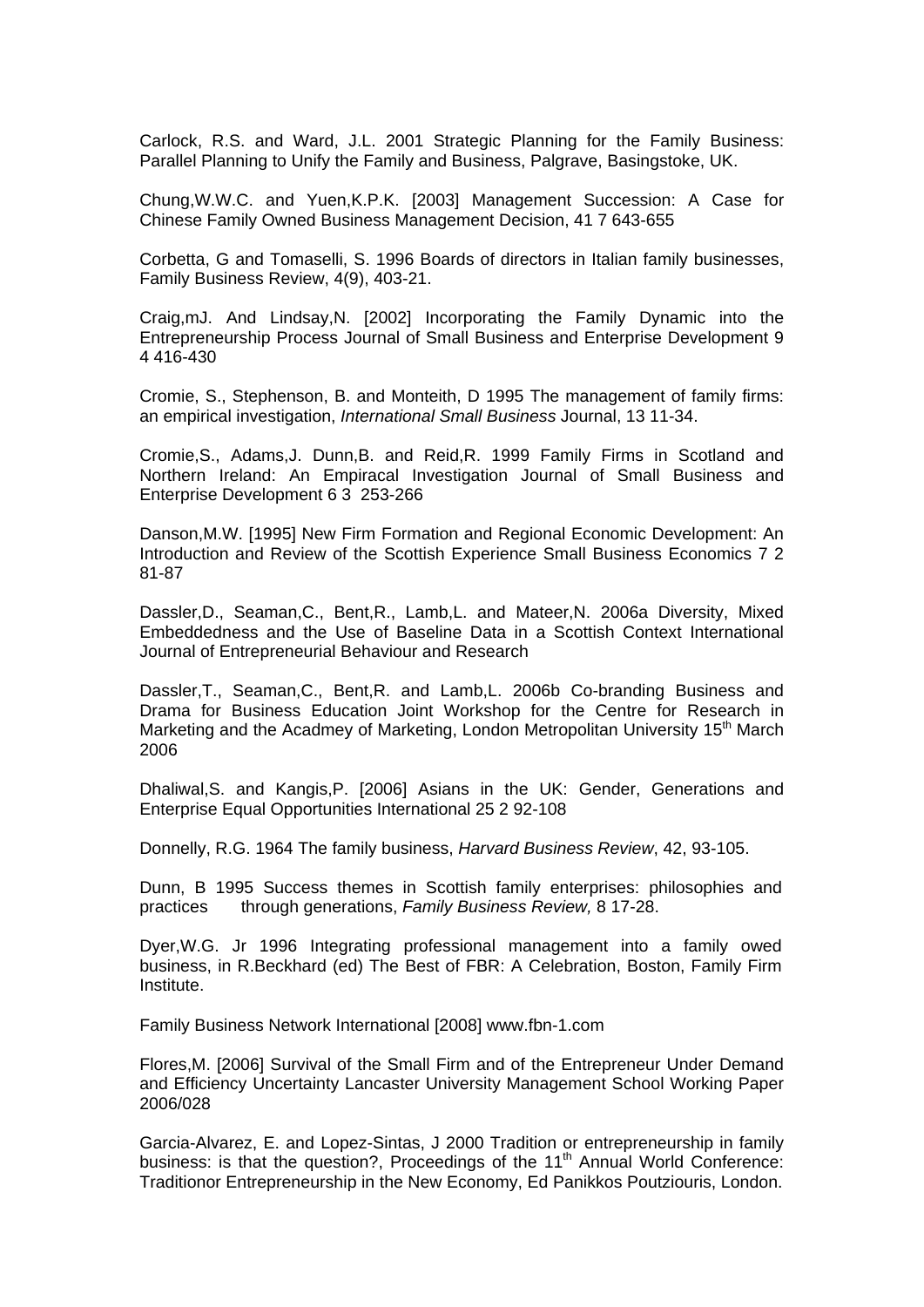Gallo, M.A. 2000 Conversation with S.Klein at the IFERA meeting held at Amsterdam University, April.

Harding,R. [2006] Family Business Specialist Summary GEM Consulting for the Institute of Family Business

Holland,P.G. and Boulton,W.R. [1984] Balancing the 'Family' and the 'Business' in Family Business Business Horizons 27 16-21

Household Survey of Entrepreneurship [2001] Report for the Small Business Service prepared by IFF Research Ltd.

Household Survey of Entrepreneurship: Follow Up Study [2002] Report for the Small Business Service prepared by IFF Research Ltd.

Howorth, C. and Ali, Z.A. 2001 A study of succession in a family firm, *Family Business Review, 14 (3) p231-44.* 

Hoy,F. and Verser,T.G. [1994] Emerging Business, Emerging Field: Entrepreneurship and the Family Firm Entrepreneurship Theory and Practicve 19 1 9-23

HM Treasury and Small Business Service 2002 Enterprise Britain: a Modern Approach to Meeting the Enterprise Challenge, London, HMSO

Ibrahim,A.B , Soufani,K. and Lam,J. 2003 Family Business Training: A Canadian Perspective Education and Training 45 8-9 474-482

Institute for Family business [2008] The UK Family Business Sector An Institute for Family Business Report by Capital Economics Februrary 2008

Jay,L and Schapoer,M. [2003] Which Advisors do Micr-firms Use? Some Australian Evidence Journal of Small Business and Enterprise Development 10 2 136-143

Johnson, P. 2007 The Economics of Small Firms: an Introduction, Routledge, Abingdon, UK

Klein, S.B. and Bell, F.A. 2007 Non-Family Executives in Family Businesses – A Literature Review, Electronic Journal of Family Business Studies, Iss. 1, Vol. 1.

Kotey,B. [2005] Goals, Management Practices and Performance of Family SMEs International Journal of Entrepreneurial Behaviour and Research 11 1 3-24

Lansberg, I.S. 1983 Manging human resources in family firms: the problem of institutional overlap, Organizational Dynamics, Vol.12 No.1 pp39-46.

Lewis,K. [2005] The Bets of Intentions: Future Plans of Young Enterprise Scheme Participants Education and Training 47 7 470-483

Lucas,L.M. and Ogilvie,D.T. [2006] Things Are Not Always What They Seem: How Reputations, Culture and Incentives Influence Knowledge Transfer The Learning Oragnisation 13 1 7-24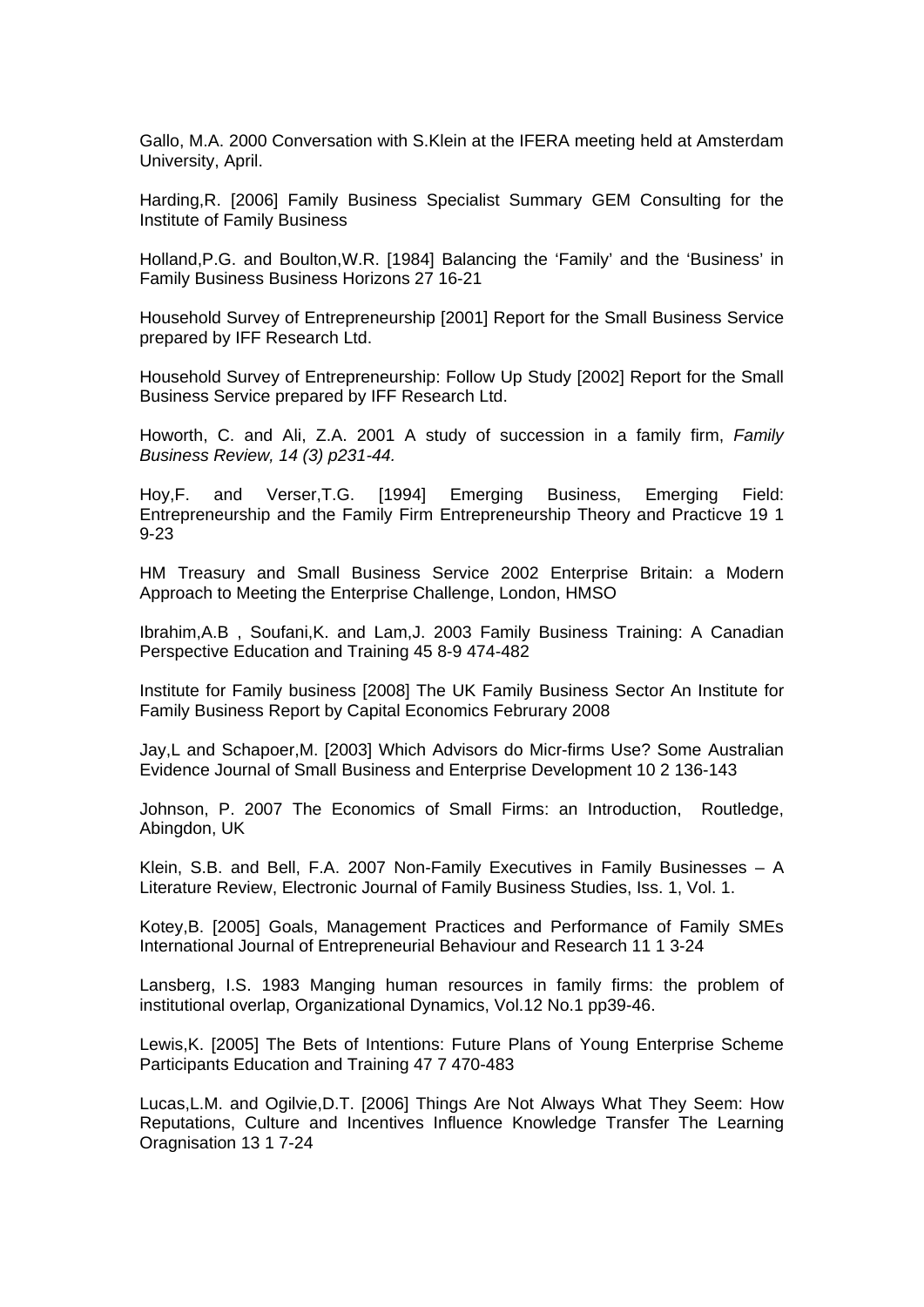Lusier,R.N. and Sonfield,M. C. 2006 The Effect of Family Business Size as Firm Grows: A USA France Comparison Journal of Small Business and Enterprise Development 13 3 314-325

Lyman,A.R. 2005 Life in the Family Circle Management Review 4 3

Menendez-Requejo, S. 2006 Ownership structure and firm performance: evidence from Spanish family firms, in P.Z. Poutziouris, K.X. Smyrnios and S.B. Klein (eds.), Handbook of Research on Family Businesses. Edward Elgar, Cheltenham, UK.

Miller, D., Steier, L. and Breton-Miller, I.L. 2006 Lost in time: intergenerational succession, change and failure in family business, in P.Z. Poutziouris, K.X. Smyrnios and S.B. Klein (eds.), Handbook of Research on Family Businesses. Edward Elgar, Cheltenham, UK.

Nicholson,N. 2005 Family Ties – Binding, Bonding or Breaking? Families in Business March-April 80

Parsons,M.C. and Rose,M.B. [2005] The Neglected Legacy of Lancashire Cotton: Industrial Clusters and the UK Outdoor Trade Lancaster University Management School Working Paper

Peters,M. andBuhalis,D. [2004] Family Hotel Businesses: Strategic Planning and the Need for Education and Training Education and Training 46 8/9 406-415

Pittaway,L. [2004] Simulating Entrepreneurial Learning: Assessing the Utility of Experiential Learning Designs Lancaster University Management School Working Paper 2004/049

Pittaway,L., Thorpe,R., Holte,R. and MacPherson,A. [2005] Knowledge within Small and Medium Sized Firms: A Systematic Review of the Evidence Lancaster University Management School Working Paper 2005/020

Poutzioris, Z.P. 2006 The structure and performance of the UK family business PLC economy, in P.Z. Poutziouris, K.X. Smyrnios and S.B. Klein (eds.), Handbook of Research on Family Businesses. Edward Elgar, Cheltenham, UK.

Poutziouris, Z.P., Smyrnios, K.X. and Klein B. S (eds.) 2006 Handbook of Research on Family Business, Edward Elgar, Cheltenham, UK.

Poutziouris,P., Wang,Y. and Chan,S. [2002] Chinese Entrepreneurship: The Development of Small Family Firms in China Journal of Small Business and Enterprise Development 9 4 383-399

Reid,R.S. [2006] Scottish Innovative Actions Programme EU Networking Report Scotland/POland

Reid, R.S. and Adams, J.S. 2001 Human resource management – a survey of practices within family and non-family firms, *Journal of European Industrial Training*, Vol.25, No. 6, pp310-320.

Reid,R., Dunn,B., Cromie,S. and Adams,J. [1999] Family Orientation in Family Firms Journal of Small Business and Enterprise Development 6 1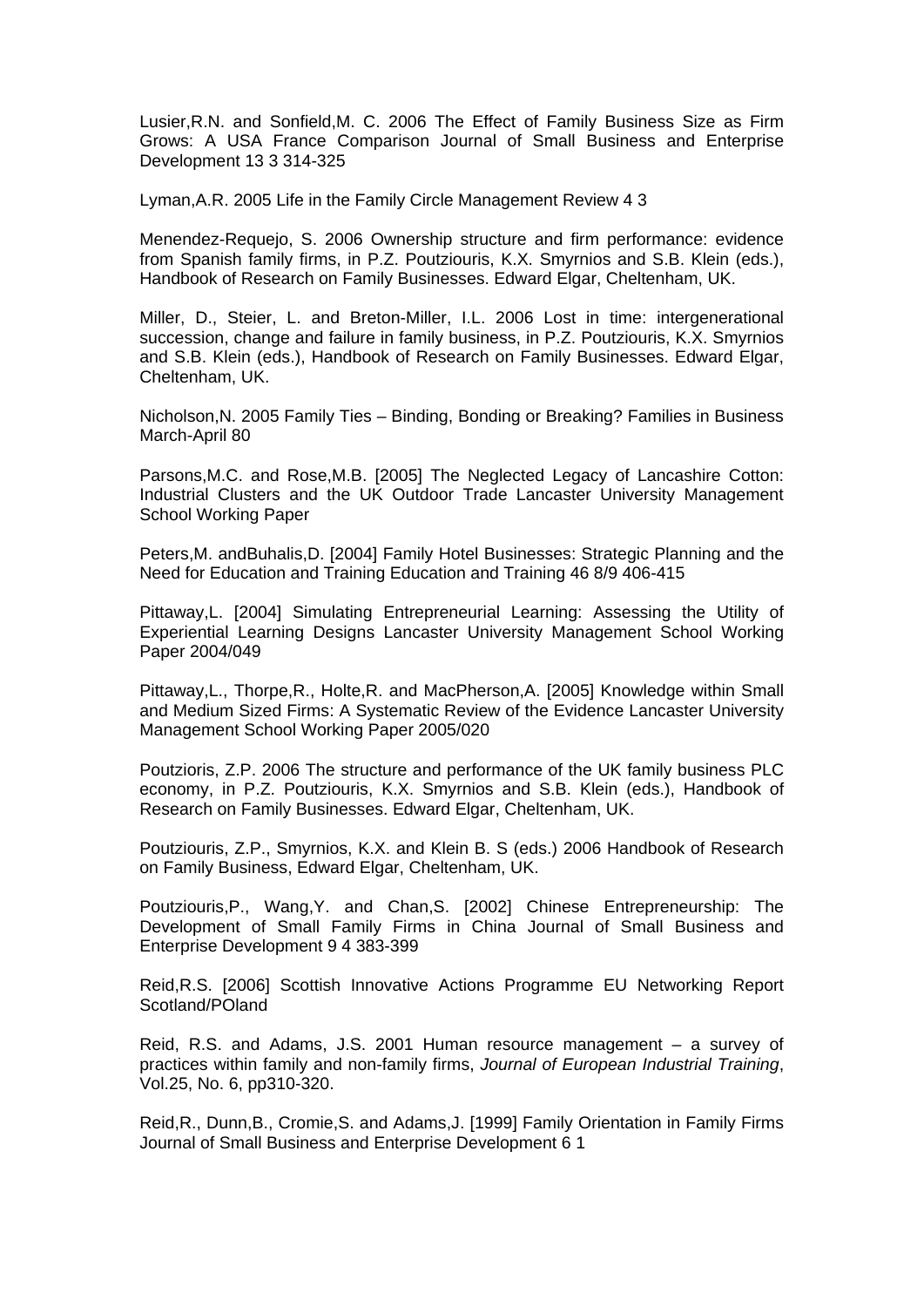Reid,R. and Harris,R.I.D. [2004] Family-Owned SME Growth in Scotland: A Comparison with the UK. Report to Scotecon

Sandig, A.G., Labadie, G.J., Saris, W. and Mayordomo, X.M 2006 Internal factors of family business performance: an integrated theoretical model, in P.Z. Poutziouris, K.X. Smyrnios and S.B. Klein (eds.), Handbook of Research on Family Businesses. Edward Elgar, Cheltenham, UK.

Scottish Enterprise [2006] Economic Assessment Http://www.scottishenterprise/sedotcom\_home

Scottish Executive [2004] The Framework for Economic Development in Scotland Scottish Executive

Scottish Executive Annual Survey of Small Businesses 2003 Final Report Enterprise and Lifelong Learning

Scottish Executive Annual Survey of Small Businesses 2005 Final Report Enterprise and Lifelong Learning

Seaman,C., Bent,R. and Dassler,T, 2005a Supporting Diversity, Communities and the Rural Entrepreneur Rural Enterprise Development Conference 17-18<sup>th</sup> November Aviemore

Seaman,C., Miskin,D and Campbell,G. 2005b Demographic Change, Migration and the Development of Rural Business in Scotland: A Case Study of A Food Manufacturer in Scotland Rural Enterprise Development Conference 17-18<sup>th</sup> November Aviemore

Small Business Service 2005 Annual Small Business Survey DTi

Sharma, P. 2006 An overview of the field of family business studies: current status and directions for the future, in P.Z. Poutziouris, K.X. Smyrnios and S.B. Klein (eds.), Handbook of Research on Family Businesses. Edward Elgar, Cheltenham, UK.

Shariq,S.Z, [1999] How Does Knowledge Transform as it is Transferred? Speculations on the Possibility of a Cognitive Theory of Knowledgescapes Journal of Knowledge Management 3 4 243-251

Shanker,M.C. and Astrachan,j.h. [1996] Myths AND realities: Family Businesses Contribution TO THE us Economy. A Framework FOR Assessing Business Statitsics Family Business review 9 2 107-119

Silva,M., Bent,R. and Seam,an,C. 2007 In Search of the Latin American Community in Scotland The First International Colloquium on Ethnic Entrepreneurship and Management, University of Bradford

Smith,C. 2000 Managing Work and Family in Small 'Copreneurial' Business: AN Australian Study Women in Managament Review 15 5-6 283-289

Songini, L. 2006 The Professionalization of family firms: theory and practice, in P.Z. Poutziouris, K.X. Smyrnios and S.B. Klein (eds.), Handbook of Research on Family Businesses. Edward Elgar, Cheltenham, UK.